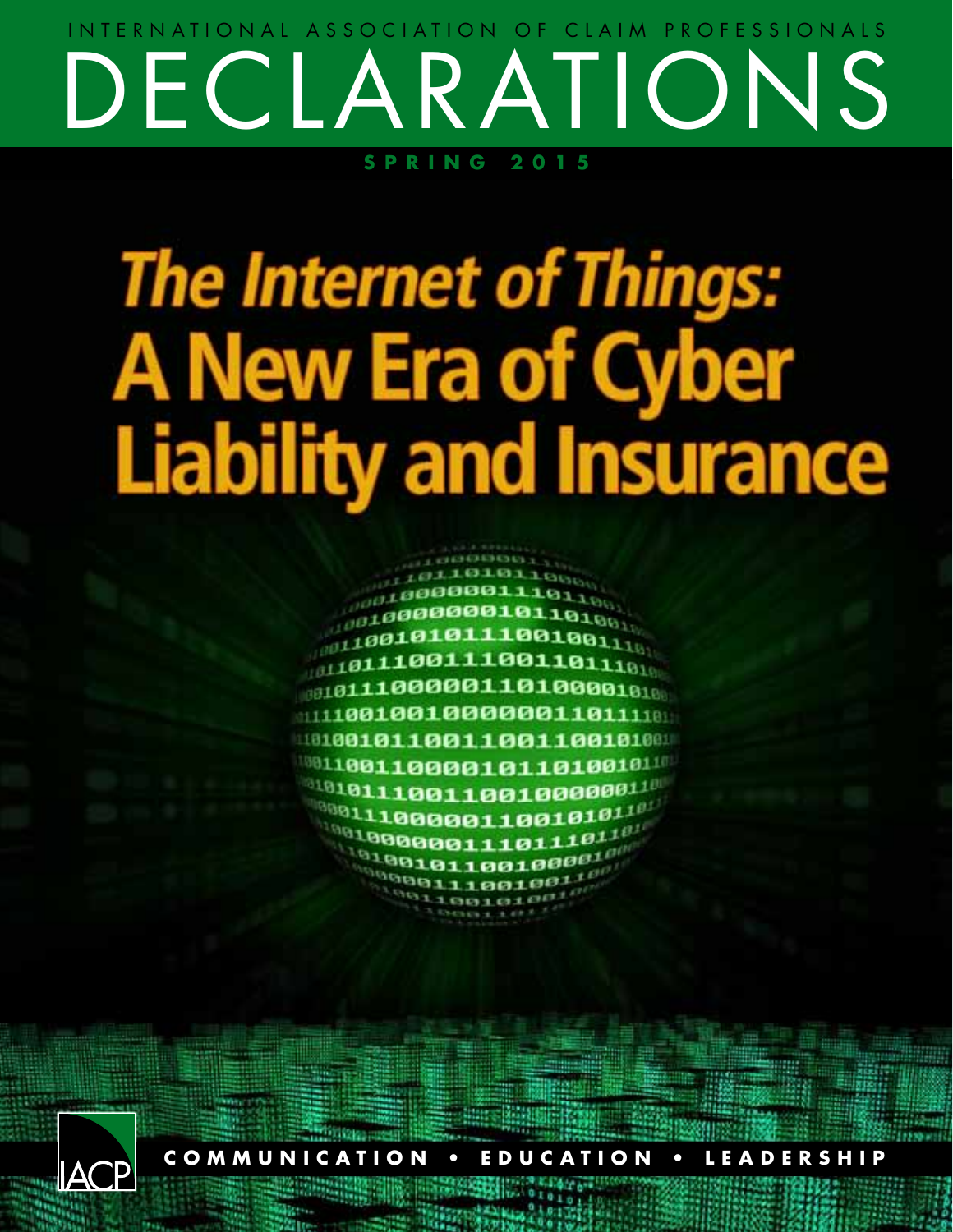## The Internet of Things: A New Era of Cyber Liability and Insurance

• BY VINCENT J. VITKOWSKY •

Introduction

PAGE 14 DECLARATIONS SPRING 2015

Over the course of my lifetime, the fanciful visions of cartoonists and science fiction writers have come to exist. We have entered the era of the Internet of Things (" $IoT$ ") – an era in which devices with sensors connected to the Internet collect, store, and analyze massive amounts of data, and play an increasingly prominent role in the physical world.

> 00001101 0010000001 01100110011001 10000101101001 01100100000011 300011001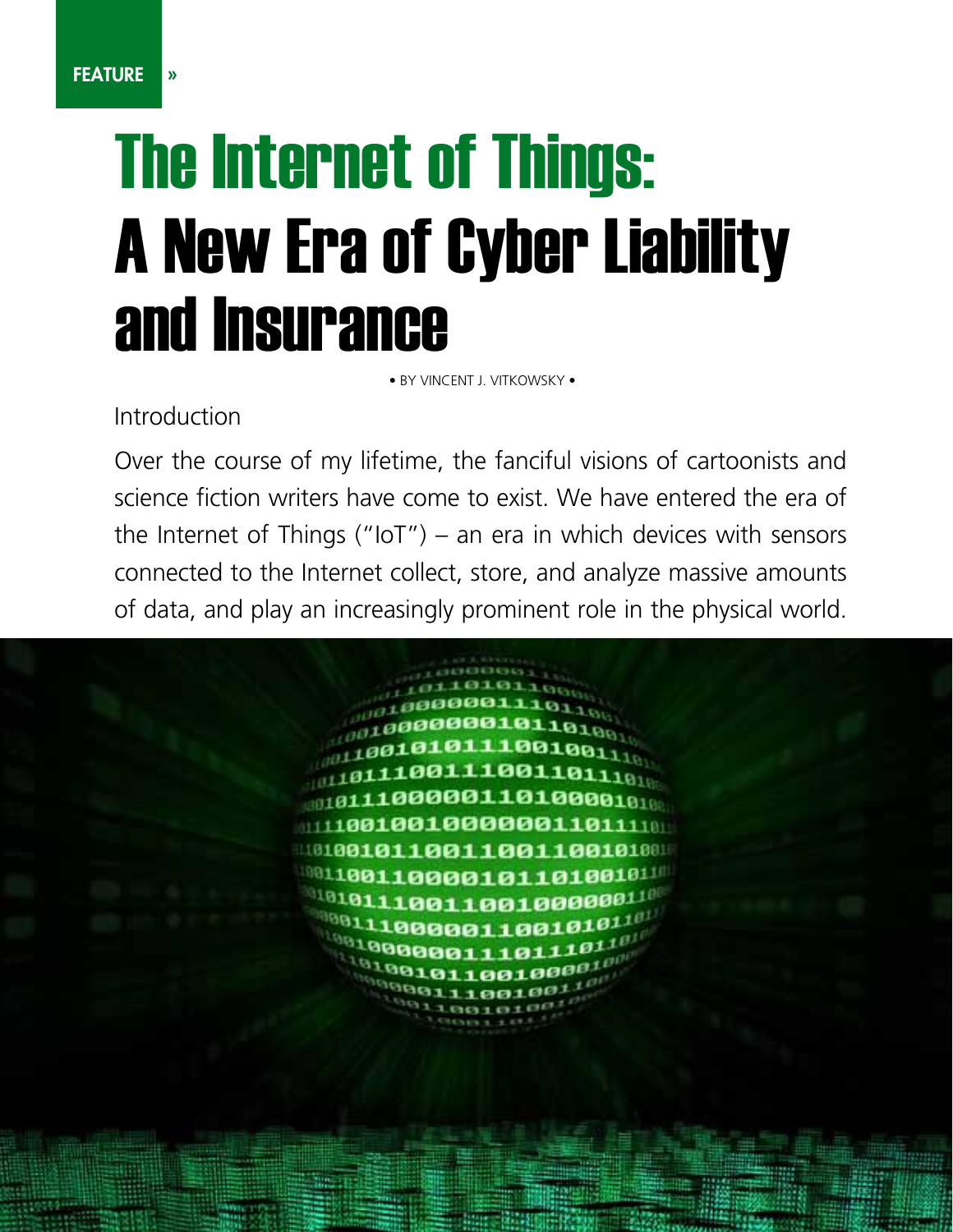The IoT encompasses devices used in businesses, health care institutions, and homes. They include, for example, medical devices, cars, baby monitors, printers, smart TVs, thermostats, refrigerators and kitchen appliances, routers, home alarms, fitness trackers, and other wearable technologies. The IoT also includes some of the world's largest assets, such as trains, gas and wind turbines, oil refineries, factories, harbors, and smart grids.

It is commonly estimated that there are 10 billion devices connected to the Internet now, with projections that the number will double or triple by 2020.

#### Special Challenges and Issues

The IoT presents special cybersecurity challenges. Many devices were designed for convenience, not security, and as a result can often easily be hacked. In most cases, the devices were not designed with robust protections against malicious code or the capability to be easily patched. A leading technologist

has stated that "the result is hundreds of millions of devices that have been sitting on the Internet, unpatched and insecure for the last five to ten years."<sup>1</sup> The legal, product liability and insurance coverage issues coming from these devices will emerge fully over the next decade.

The IoT presents three broad sets of issues. The first relates to privacy and data security concerns. How is the data in these devices stored and accessed, and with whom is it shared? If the data is compromised or lost, what first- and third-party liabilities arise?

The next set relates to bodily injury and physical damage. Who is liable when a device malfunctions because of defects in its software design? What about when its network is hacked and the devices are manipulated?

Finally, what forms of insurance will respond?

#### Privacy and Data Security

IoT devices often store personally identifiable information or personal health information in unencrypted form, which can be improperly accessed or inadvertently transmitted.

The focus of cyber liability in recent years has been on data breaches resulting in the loss of personally identifiable information and private health information. Most of the litigation concerns whether consumers, or banks issuing debit or credit cards, have causes of action against retailers or other organizations that are hacked. There is virtually no definitive law. So far, plaintiffs have not had much success seeking recovery in claims for breach of contract, invasion of privacy, unjust enrichment and bailment. They have had more success, at least avoiding motions to dismiss, in claims based on common law

A few observations are in order. First, negligence claims may be difficult to establish.… It also may be difficult to establish proximate causation.

negligence and under consumer protection statutes.

The Federal Trade Commission ("FTC") has conducted enforcement proceedings based on the position that the lack of reasonable security measures to protect consumer data may constitute an unfair or deceptive trade practice under Section 5 of the FTC Act. It has moved against companies who lose personally identifiable information through "inadequate" data security practices. In 2014, it extended its oversight to IoT consumer products, commencing a proceeding against and ultimately reaching a settlement with TRENDNet, Inc., which sells Internet-enabled surveillance cameras used for home security and baby monitors. The FTC alleged that because of software defects, hackers were able to easily access and post hundreds of live feeds, and that the feeds constituted private information.2 The FTC has subsequently conducted workshops on the IoT and is expected to

continue to play a leading role in enforcement of privacy-related issues. In January 2015, it released a staff report making non-binding recommendations for best practices, including building security into the devices at the outset. $3$ 

Another key dynamic of the IoT raises the stakes. As enormous volumes of data are collected, the information can be consolidated, shared and analyzed for marketing purposes. Under this variant of "Big Data," the information can be used to make sensitive predictions about consumers' medical conditions, sexual orientation, religion and race. There is uncertainty about what rights to ownership and use of such consumer data exist, what steps companies may take to exploit that data, and what steps they should take to protect its exploitation. This is further complicated when a company contracts with vendors to process and manage the data.

#### Bodily Injury and Property Damage

IoT devices will add much convenience to our lives. But some will inevitably malfunction and cause damage in the physical world, opening the door to new cyber liabilities.4

Thus far, most cyber claims have involved data breach remediation costs or financial losses from network disruption. Under tort law, the economic loss doctrine typically prevents recovery for purely financial losses. With the advent of the IoT, however, recovery based on tort theories will become more likely, as malfunctions result in bodily injury or property damage.

It is fairly well settled that software can be considered a product. IoT devices comprised of integrated hardware and software systems will almost surely be treated as products. This means that theories

*continued on page 16*

<sup>1</sup> Bruce Schneier, *The Internet of Things Is Wildly Insecure – And Often Unpatchable*, www.schneier.com/essays/archives/2014/01/the\_internet\_of\_thin.html 2 Lesley Fair, *You're on Candid Camera*, www.business.ftc.gov/blog/2013/08/youre-candid-camera

<sup>3</sup> The Internet of Things: Privacy and Security in a Connected World, http://www.ftc.gov/news-events/press-releases/2015/01/ftc-report-internet-things-urges-companies-adopt-bestpractices

<sup>4</sup> Background on cyber events with physical effects can be found at Vincent J. Vitkowsky, T*he Cyber Threat Matrix To Energy and Utility Companies,* **Advisen Cyber Liability**  Journal, Vol. 3, August 2012 (including discussion of SCADA industrial control systems) and Vincent J. Vitkowsky, *Industrial Cyber Attacks Generate Wide Range of Coverage Concerns*, **Business Insuranc**e, March 19, 2012.]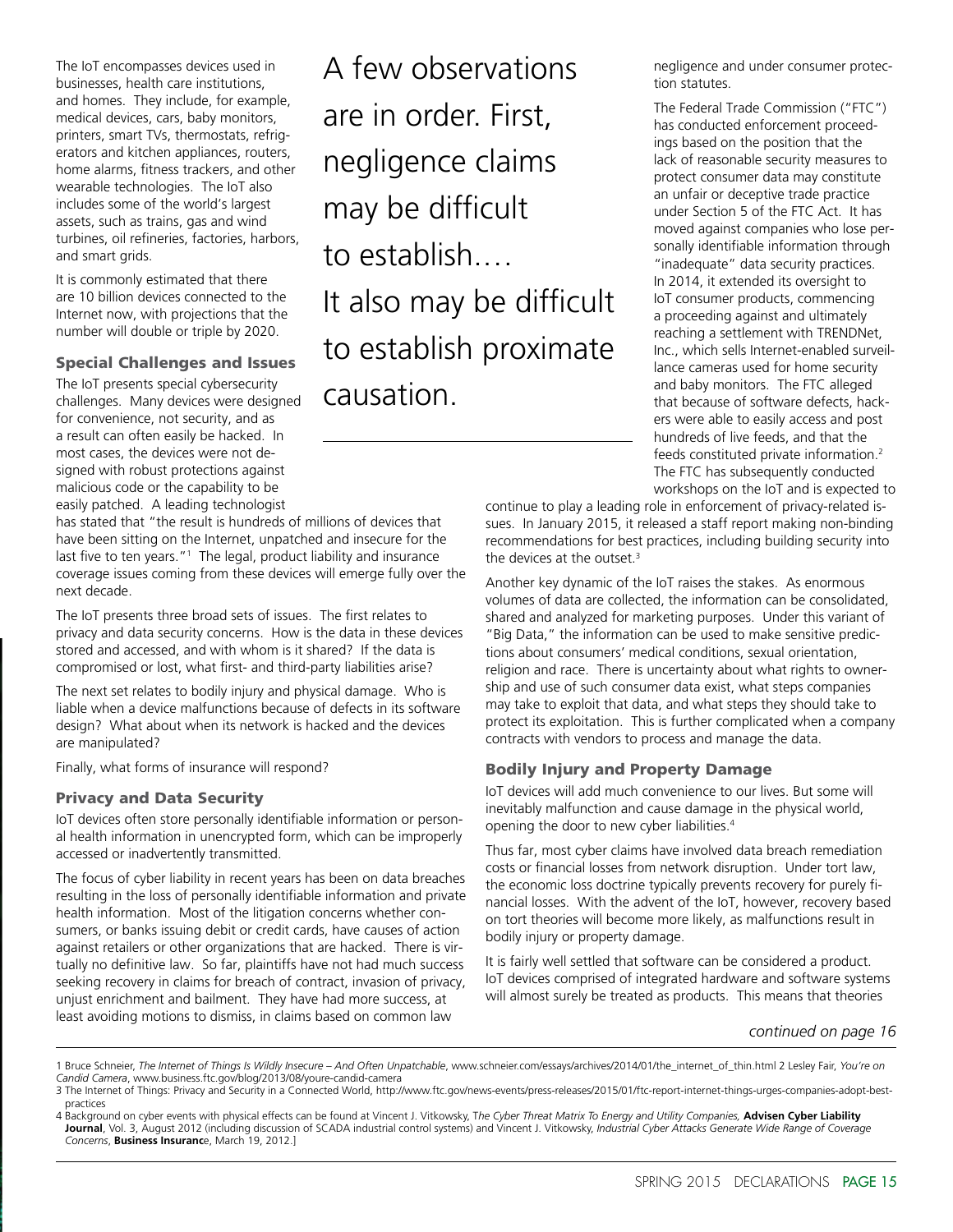#### FEATURE »

## The Internet of Things

*continued from page 15*

of negligence and strict liability may be available, with no need for privity of contract.

A few observations are in order. First, negligence claims may be difficult to establish. The collective, collaborative, iterative process of developing team-designed software in a breathtakingly fluid technological environment will make it hard to establish a commonly accepted duty of care. It also may be difficult to establish proximate causation.

Given these hurdles, claimants will undoubtedly push for the application of strict product liability theories. Under those, claimants generally only need to demonstrate that there is a design defect that is unreasonably dangerous to users. For IoT devices, this will not be a clean fit. All software is "buggy." That is, the possibility of defects in software design are always present. This is widely known, so there will be substantial arguments that it would be unfair to hold manufacturers to strict liability standards. There will also be arguments that this would discourage innovation and growth. Yet there will be catastrophic incidents that cry out for relief.

As a result of these tensions, courts will be urged to adopt tests based on gradations of bugginess. How flawed must software be for a product to be found to have a design defect? How serious must

the risks be for the product to be unreasonably dangerous? What importance will be assigned to the extent to which IoT devices are tested? Under negligence theories, testing can be direct evidence of the application of a standard of care. But evidence of testing is not always admissible in strict products liability cases.

Beyond cases in which the device malfunctions with no outside intervention, there will be those in which the injury or damage results from the deliberate acts of a third-party hacker. Here, the extent

5 https://www.federalregister.gov/articles/2014/10/02/2014-23457/content-of-premarket-submissions-for-management-of-cybersecurity-in-medical-devices-guidance-for

There is uncertainty about what rights to ownership and use of such consumer data exist,…



to which the seller or manufacturer has taken reasonable precautions to protect against hackers will become important.

The U.S. government has started to address some IoT devices, most notably medical devices. These include devices such as pacemakers, insulin pumps, computers generating warning labels for prescription drugs, and hospital equipment. Prominent White Hat hackers have made very public yet harmless demonstrations of their vulnerabilities. Black Hat hackers will not be so benevolent.

In the fall of 2014, the Food and Drug Administration issued cybersecurity guidelines for medical device manufacturers, entitled "Content of Premarket Submissions for Management of Cybersecurity in Medical Devices."5 The guidelines encourage manufacturers to create a set of cybersecurity controls to maintain security as part of the design and development process. Second, they recommend that manufacturers document their consideration of cybersecurity risks, and their implementation of controls to safeguard the software. The guidelines are not mandatory, but they will likely be put forth as evidence of a standard of care that manufacturers should follow.

Also in late 2014, the Department of Homeland Security was investigating and working with about two

dozen manufacturers of medical devices and hospital equipment to identify and repair software bugs that could permit hackers to expose confidential data or otherwise attack people or organizations.6

#### Insurance for IoT Losses

The last five years have seen an expansion in cyber insurance as a distinct line of business. The main focus so far has been to indemnify against first- and third-party losses resulting from data breaches of personally identifiable information, disruption of a company's own network, cyber extortion, and media liability. But the industry has an evolving understanding of what risks are within the cyber domain. In 2014, a few companies introduced policies that would indemnify against claims for bodily injury and property damage related to cyber incidents. And throughout, insureds have also sought

<sup>6</sup> http://www.reuters.com/article/2014/10/22/us-cybersecurity-medicaldevices-insightidUSKCN0IB0DQ20141022